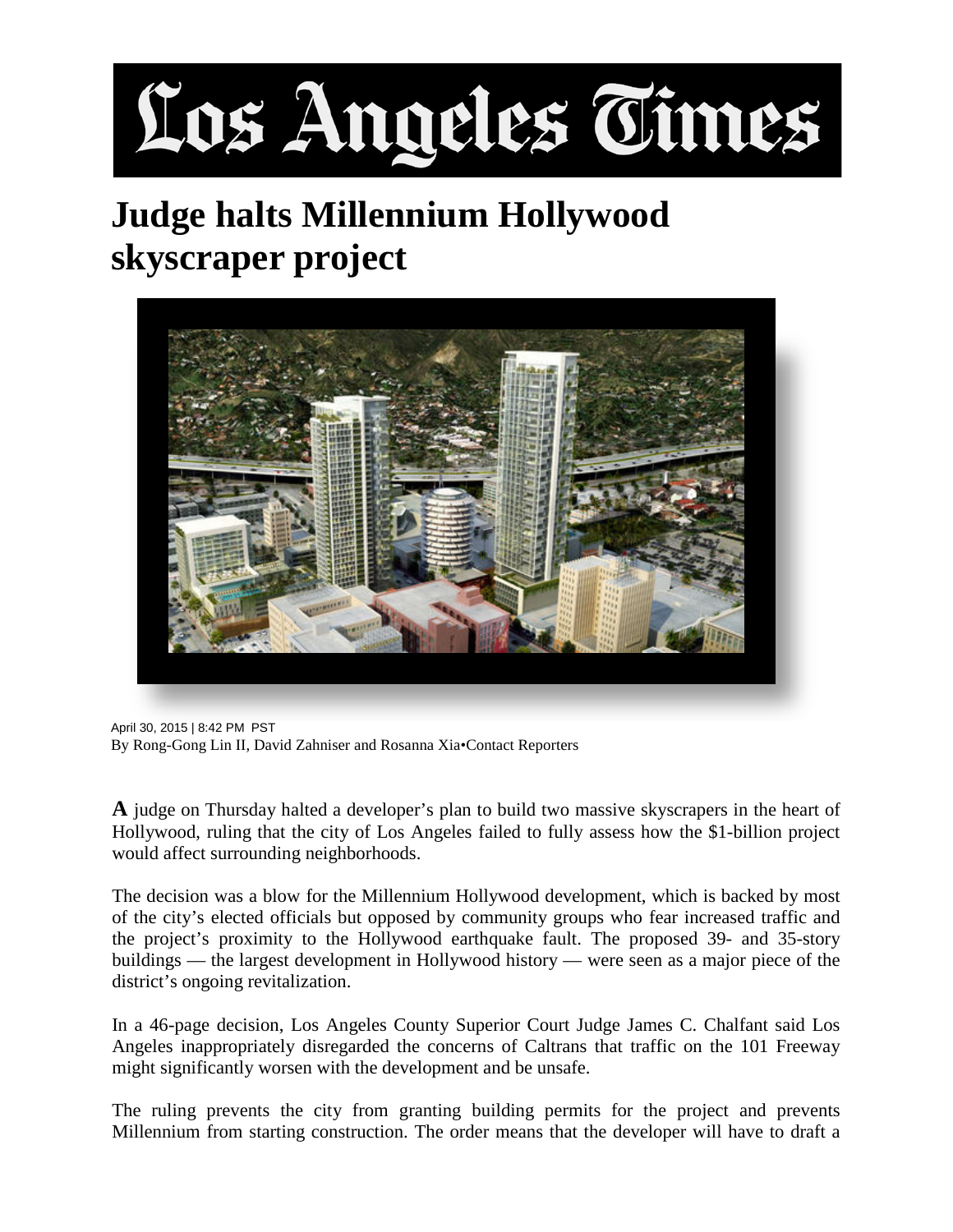new environmental impact report if the company wants to move forward, according to the city attorney's office. Writing a new report is a lengthy, complex process that can take more than a year.

Philip Aarons of New York-based Millennium Partners pledged to continue the effort to build the project, which would replace parking and rental car lots next to the iconic Capitol Records tower.



"The project is certainly not dead," Aarons said as he got into an SUV outside the Stanley Mosk Courthouse in downtown Los Angeles. "We're excited to keep it going. We're not discouraged by today's court hearing."

Aarons said later in a statement that he is considering options for addressing the issues cited by the court.

The development has faced controversy for years. It was [approved by the City Council](http://articles.latimes.com/2013/jul/24/local/la-me-ln-hollywood-millennium-skyscrapers-approved-20130724) on a 13-0 vote and backed by Mayor Eric Garcetti in 2013 — even after state geology officials said the project site might [lie in an active earthquake fault zone.](http://www.latimes.com/local/la-me-millennium-hollywood-20130723-story.html) Last fall, the state geologist concluded the fault [does run through](http://www.latimes.com/local/california/la-me-hollywood-fault-20141107-story.html%23page=1) the Millennium site.



**[Court Ruling on Millennium Hollywood Project](http://documents.latimes.com/court-ruling-millennium-hollywood-project/)**

Amid mounting criticism, Garcetti and city officials said they would require the developer to prove that the building would not be on top of an earthquake fault before issuing permits allowing construction. The developer has disputed the state's map as inaccurate. No building permits have been issued.

The judge affirmed that city officials have generally acted properly in addressing the seismic risk. But Chalfant threw out the

project's environmental impact report because the city failed to properly study traffic effects as outlined by state transportation officials, concerned about backups around the 101 Freeway.

Chalfant also criticized Millennium's project description as overly vague. The judge wrote that the developer's summary merely mentioned "some combination" of residential uses as well as hotel rooms, offices, restaurants, retail stores and a health and fitness club. That isn't good enough, Chalfant wrote.

"A developer must present an accurate and stable picture of the project so that the public and decision-makers can decide whether its environmental consequences are outweighed by its public benefits," Chalfant wrote.

The ruling marks the fourth major court victory by various neighborhood groups opposed to dense development in Hollywood. They've all been represented by the same lawyer, Robert P. Silverstein.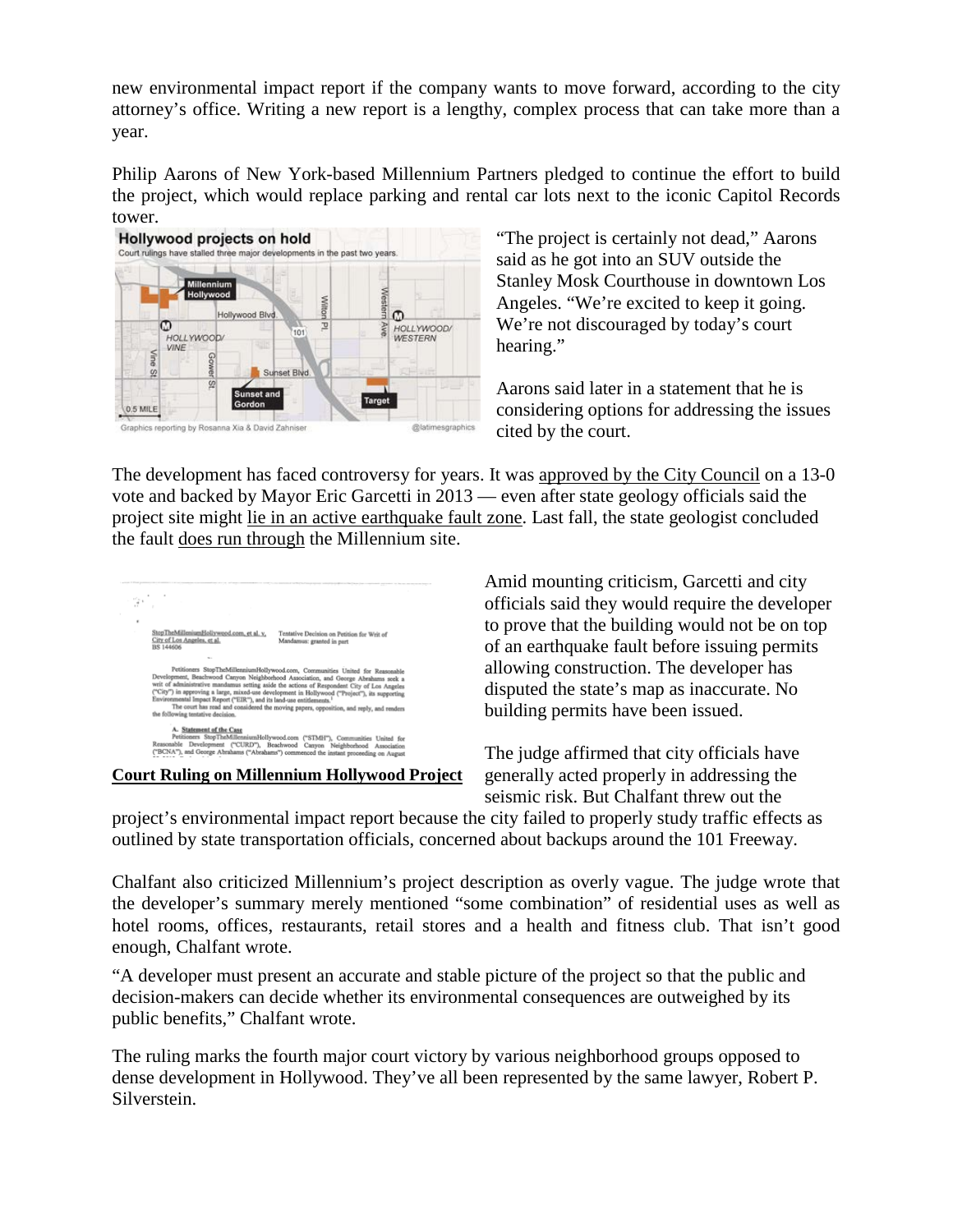Two years ago, a judge [struck down](http://www.latimes.com/local/lanow/la-me-ln-judge-hollywood-growth-plan-20131211-story.html) a new zoning plan that the City Council approved in 2012, which would have allowed the construction of larger buildings in parts of Hollywood.

Last summer, Silverstein persuaded a judge to [halt construction](http://www.latimes.com/local/cityhall/la-me-hollywood-target-20140821-story.html) on a 74-foot-tall, partly built Target shopping center near Sunset Boulevard and Western Avenue, arguing that city laws barred structures taller than 35 feet there.

And last October, a court ruling set into motion an extraordinary chain of events that led to a developer, CIM Group, being ordered [to remove all tenants](http://www.latimes.com/local/cityhall/la-me-0320-apartment-vacate-20150320-story.html) from a newly completed 22-story residential tower, called Sunset and Gordon, by May 21.

Chalfant said the city should not have approved the construction of the 299-unit building on Sunset Boulevard near the 101 Freeway because officials [improperly allowed](http://www.latimes.com/local/cityhall/la-me-hollywood-development-20141018-story.html%23page=1%23page=1) the demolition of a historic facade on a 1924 building that until recently housed the Old Spaghetti Factory.

Councilman Mitch O'Farrell, who represents part of Hollywood, repeated his support Thursday for the Millennium project.

Preparing a new environmental impact report could easily cost a developer an additional \$1 million and take at least two years, said Carol Schatz, president and chief executive of Central City Assn., a downtown-based business group that focuses heavily on real estate development.

"This is a victory for NIMBYs and abusers of the state's environmental laws," she said.

Development forces said Thursday's ruling shows that the state's environmental laws need to be rewritten so that development projects cannot be struck down so easily.

"Our laws have gotten so byzantine, there's no project that's safe from this sort of attack that looks likely to kill this project," said Mott Smith, who is on the board of a developers group, the Council of Infill Builders.

Councilman Tom LaBonge, who opposed how high the Millennium skyscrapers would have been, said development needs to happen, particularly for the influx of jobs they would bring. But it should be done in the right way, he said.

"It's kind of a sore spot, that here in the entertainment capital of the world we've got three black eyes sitting on projects that should be well underway or completed in some form or fashion," LaBonge said.

Opponents of Millennium were jubilant at the decision.

George Abrahams, who lives in the Hollywood Hills north of the proposed skyscrapers and was a plaintiff in the case, said Hollywood is ill-equipped to turn into a new downtown. Allowing Millennium to proceed would create a nightmare for commuters in an area that is hemmed in by the Santa Monica Mountains and was originally designed to have three freeways instead of one, he said.

"So Hollywood streets serve as two freeways for all the pass-through commuter traffic," Abrahams said. "How can that handle all that traffic, plus all that massive development they want to put in Hollywood?"

The string of victories for Hollywood development opponents shows the city needs to do a better job following zoning and environment laws, said community activist Mike Eveloff.